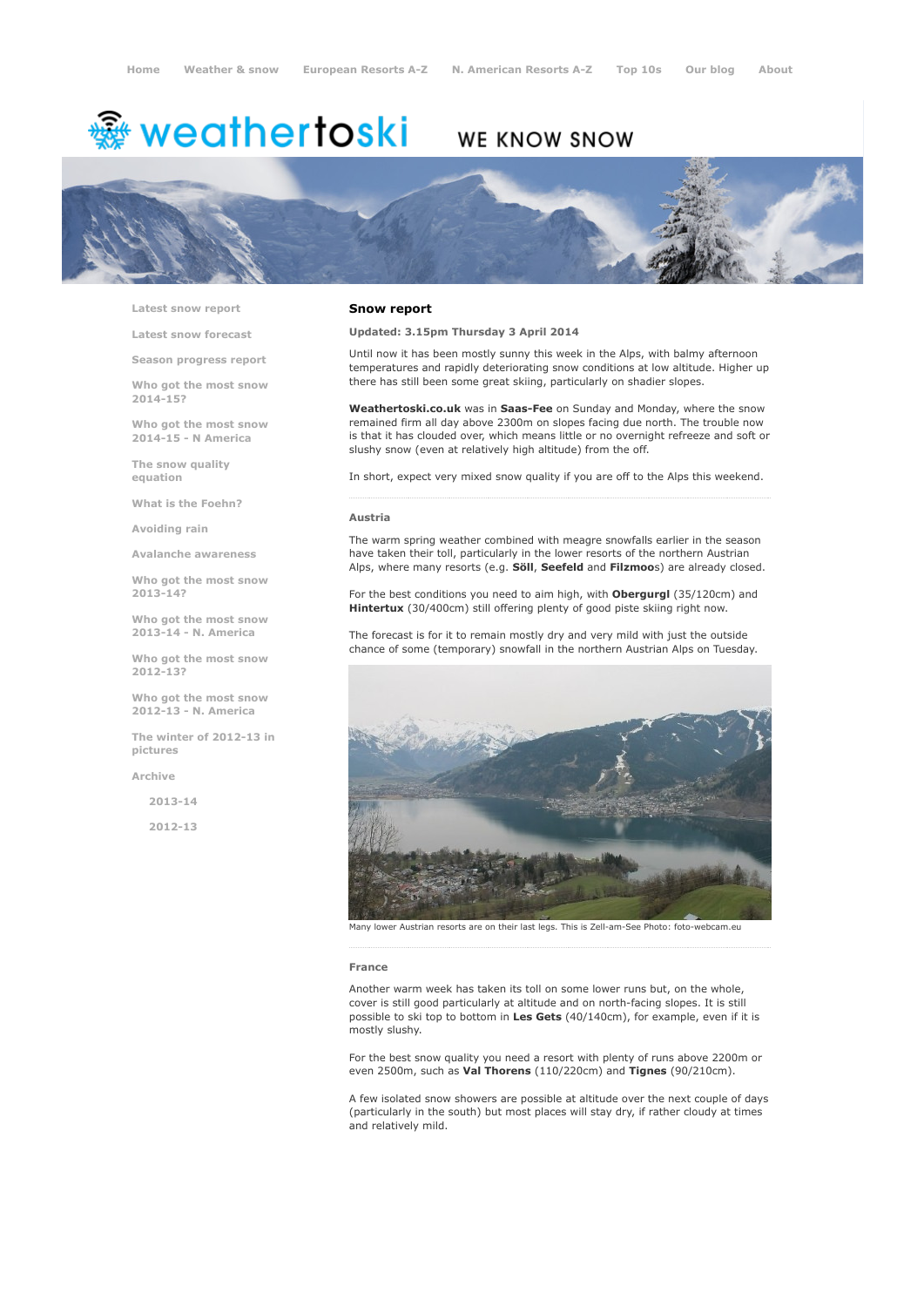

Tweet this page

[Tweet](https://twitter.com/intent/tweet?original_referer=http%3A%2F%2Fwww.weathertoski.co.uk%2Fweather-snow%2Farchive%2Fsnow-report-03-04-2014%2F&ref_src=twsrc%5Etfw&text=Weather%20to%20ski%20-%20snow%20report%20-%203%20April%202014&tw_p=tweetbutton&url=http%3A%2F%2Fwww.weathertoski.co.uk%2Fweather-snow%2Farchive%2Fsnow-report-03-04-2014%2F)





 $G+1$  0

# Contact us...

Got a burning question about weather or snow conditions in the Alps? [Contact](http://www.weathertoski.co.uk/about-1/contact-us/) us and we'll do our best to answer it...

# E: [info@weathertoski.co.uk](mailto:fraser@weathertoski.co.uk)

T: +44 (0)20 3151 3154



Still plenty of snow at high altitude in the French Alps. This is Val d'Isère Photo: valdisere.com

# Italy

Warm spring weather has meant variable snow conditions across the Italian resorts in recent days, with plenty of spring snow/slush to contend with.

Some new snow is possible at altitude in the west over the next 36 hours, but this is the exception rather than the rule, and it still pays to aim high. Cervinia (50/320cm) and Passo Tonale (60/600cm) are as good as anywhere right now.



Lower slopes looking a bit worn in La Thuile, but snow cover remains excellent higher up - Photo: lathuile.it

# Switzerland

The valleys of the central and northern Swiss Alps are looking decidedly green right now. You can still just about ski back to low altitude Wengen (0/110cm) and Villars (20/110cm), but the snow has been very slushy in recent days, with no sign of a significant cool down.

For the best conditions, you need a resort with plenty of skiing above 2500m, such as Zermatt (10/205cm), St Moritz (80/190cm) and Saas-Fee (75/340cm).

No significant snow is expected over the next few days.



Rapid snow loss on the lower slopes of Zermatt, but you can still find excellent skiing up top